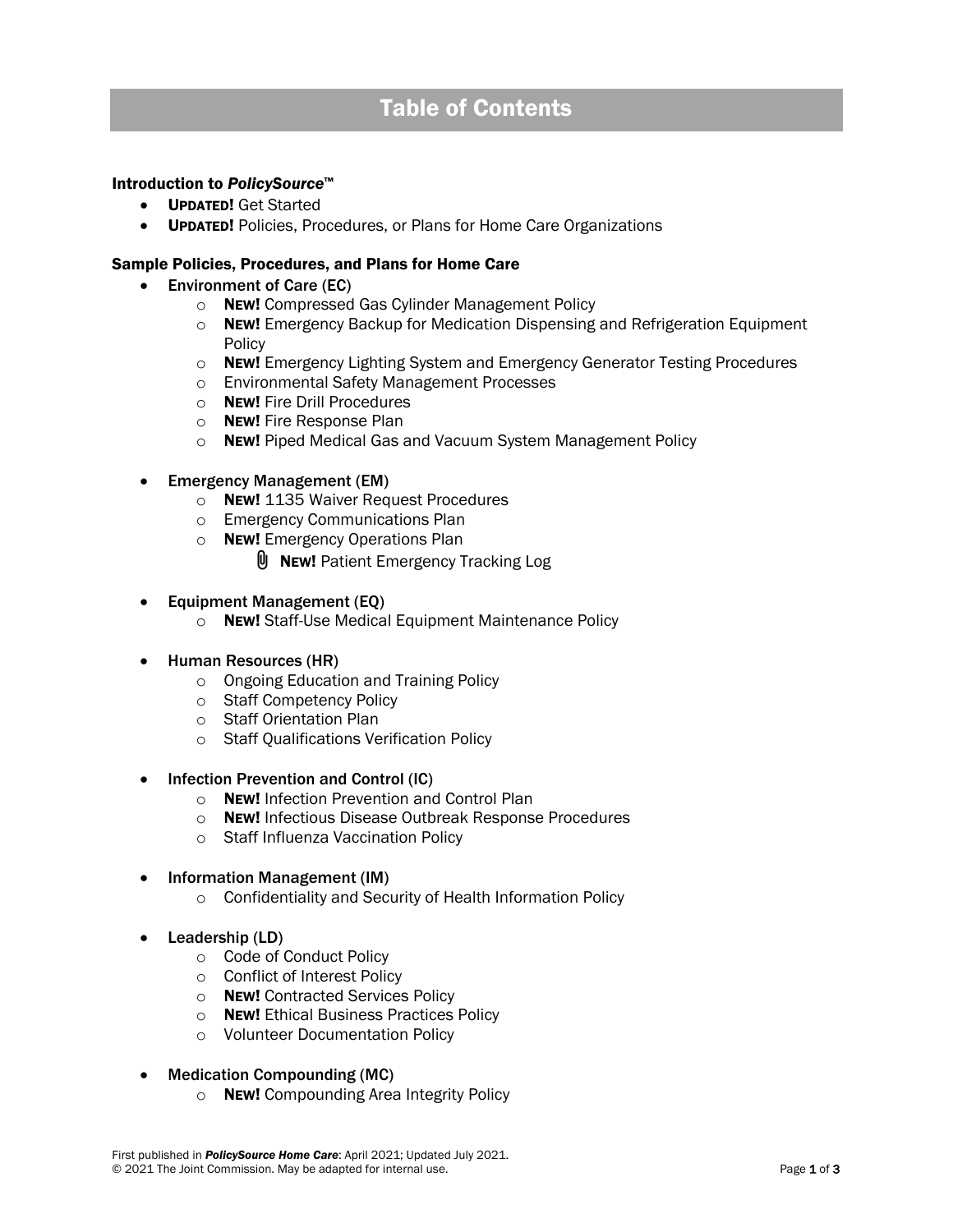- o NEW! Nonsterile Compounding Components Management Policy
- o NEW! Nonsterile Compounding Policy
- o NEw! Policy for Environmental Quality Control for Compounded Sterile Preparations
	- $\emptyset$  New! Medication Compounding Checklist
- Medication Management (MM)
	- o NEW! Accessibility of Patient Medication Information Policy
	- o High-Alert and Hazardous Medication Management Policy
	- o Medication Event Response Policy
		- **U** NEW! Medication Event Incident Report
	- o Medication Orders Policy
	- o Medication Substitution Protocols
	- o Self-Administered Medications Policy

# • National Patient Safety Goals (NPSG)

- o Fall Risk Assessment and Mitigation Policy
- o Hand Hygiene Policy
- o Home Oxygen Safety Risk Assessment Procedures

# • Provision of Care, Treatment, and Services (PC)

- o Abuse and Neglect Assessment Procedures
- o Continuity of Care Policy
- o NEW! Discharge Planning Policy
- o Individualized Care Plan Development Procedures: Home Health
- o Individualized Care Plan Development Procedures: Hospice
- o UPDATED! Initial Assessment Procedures: Home Health
- o UPDATED! Initial Assessment Procedures: Hospice
- Performance Improvement (PI)
	- o **NEW!** Performance Improvement Policy
- Record of Care, Treatment, and Services (RC)
	- o Patient Record Retention Policy
- Rights and Responsibilities of the Individual (RI)
	- o Informed Consent Policy
	- o Mistreatment and Misappropriation Prohibition Policy
	- o Patient Complaint Resolution Policy
	- o NEW! Patient Responsibilities Policy
	- o Patient Rights Policy
- Waived Testing (WT)
	- o **NEW!** Staff Waived Testing Competency Assessment Policy
	- o NEW! Waived Testing Policy
	- o **NEW!** Waived Testing Quality Control Plan

### Resources

- **NEW!** Applicability Grid
- General Resources
- Plan Template